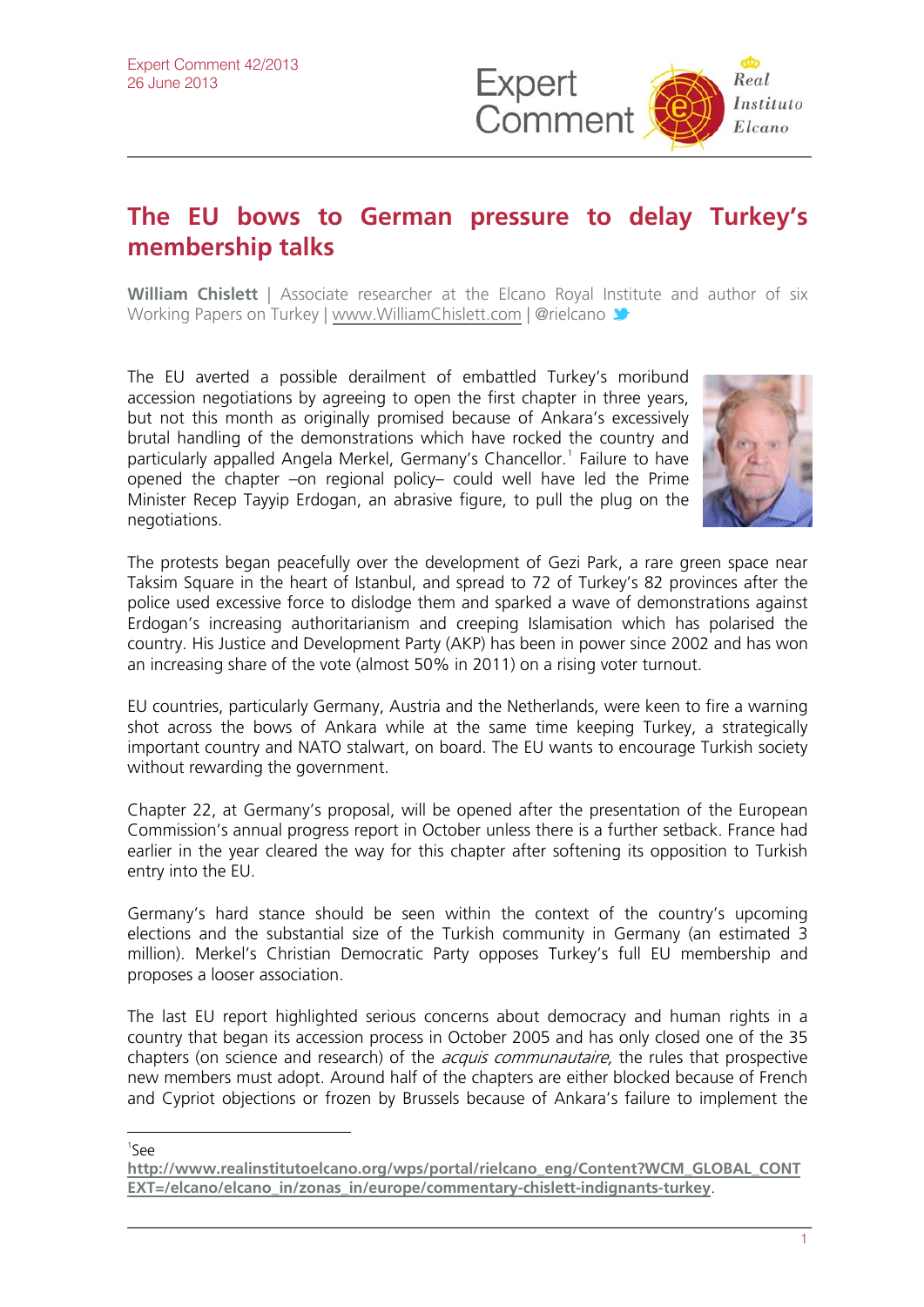

2005 Ankara Protocol and open its ports and airports to Greek Cypriot traffic and hence extend its customs union with the EU (since 1996) and recognise the Republic of Cyprus, an EU country since 2004. Turkey has occupied the northern part of Cyprus since invading the country in 2004.

The last chapter of the 13 now opened –on food safety and veterinary standards– was during Spain's Presidency of the EU. Spain has a burgeoning trade and investment relation with Turkey and both Socialist and Popular Party governments have been among the strongest supporters of Turkey's EU membership. Both are also in favour of Turkey being included in the EU-US free trade agreement that is currently on the table.<sup>[2](#page-1-0)</sup> Turkey is Spain's secondlargest non-EU export market.

'While we have been disturbed by the reaction to the recent peaceful protests in Turkey, I believe that the EU accession process is the most effective tool we have in influencing the reform agenda in Turkey', said the Irish Foreign Minister Eamon Gilmore. Ireland currently holds the EU Presidency. 'EU-inspired reforms have facilitated the increasing space for peaceful protest and dissenting voices'.

'The protests have also shown that Turkey needs further reform. Moving ahead with the EU accession process by opening Chapter 22 will, I believe, allow the EU to continue contributing to shaping the direction of future reform in Turkey'.

The European Commission will be expecting a more conciliatory approach towards the demonstrators than that showed so far. A defiant Erdogan said last week the protests were linked to terrorism, an international plot against Turkey and an 'interest rate lobby'. His Minister for EU Affairs, Egemon Bagis, said last week that anyone who entered Taksim Square would be treated as a terrorist as opposed to someone exercising their rights if done peacefully.

A full-blown crisis in EU-Turkey relations was in no one's interest. The EU is Turkey's main trading partner and by far the largest source of direct foreign investment. It has NAT0's second-largest army after the US and under Erdogan the country has been viewed as a 'model' –for Arab countries in its turbulent backyard– for accommodating secularism, democracy and political Islam and combining it with a vibrant market-based economy. This model has been seriously tarnished by the government's heavy-handed approach to the protests and lack of meaningful dialogue.

President Barack Obama has so far stayed on the sidelines of Turkey's crisis, at least publicly, unlike Merkel, but earlier this week, before the EU's compromise deal, he had a phone conversation with Erdogan. According to a White House statement Obama discussed the 'importance of non-violence and of the rights to free expression and assembly and a free press', all of whose shortcomings have been woefully exposed in the last few weeks. This was apparently the first time the White House publicly had raised such issues and is a measure of the concern in Washington that Turkey's situation calms down and is not further inflamed.

 $\overline{a}$ 2 See

<span id="page-1-0"></span>**[http://www.realinstitutoelcano.org/wps/portal/rielcano\\_eng/Content?WCM\\_GLOBAL\\_CONT](http://www.realinstitutoelcano.org/wps/portal/rielcano_eng/Content?WCM_GLOBAL_CONTEXT=/elcano/elcano_in/zonas_in/europe/ari2-2013_chislett_turkey_spain_trade_investment) [EXT=/elcano/elcano\\_in/zonas\\_in/europe/ari2-2013\\_chislett\\_turkey\\_spain\\_trade\\_investment.](http://www.realinstitutoelcano.org/wps/portal/rielcano_eng/Content?WCM_GLOBAL_CONTEXT=/elcano/elcano_in/zonas_in/europe/ari2-2013_chislett_turkey_spain_trade_investment)**